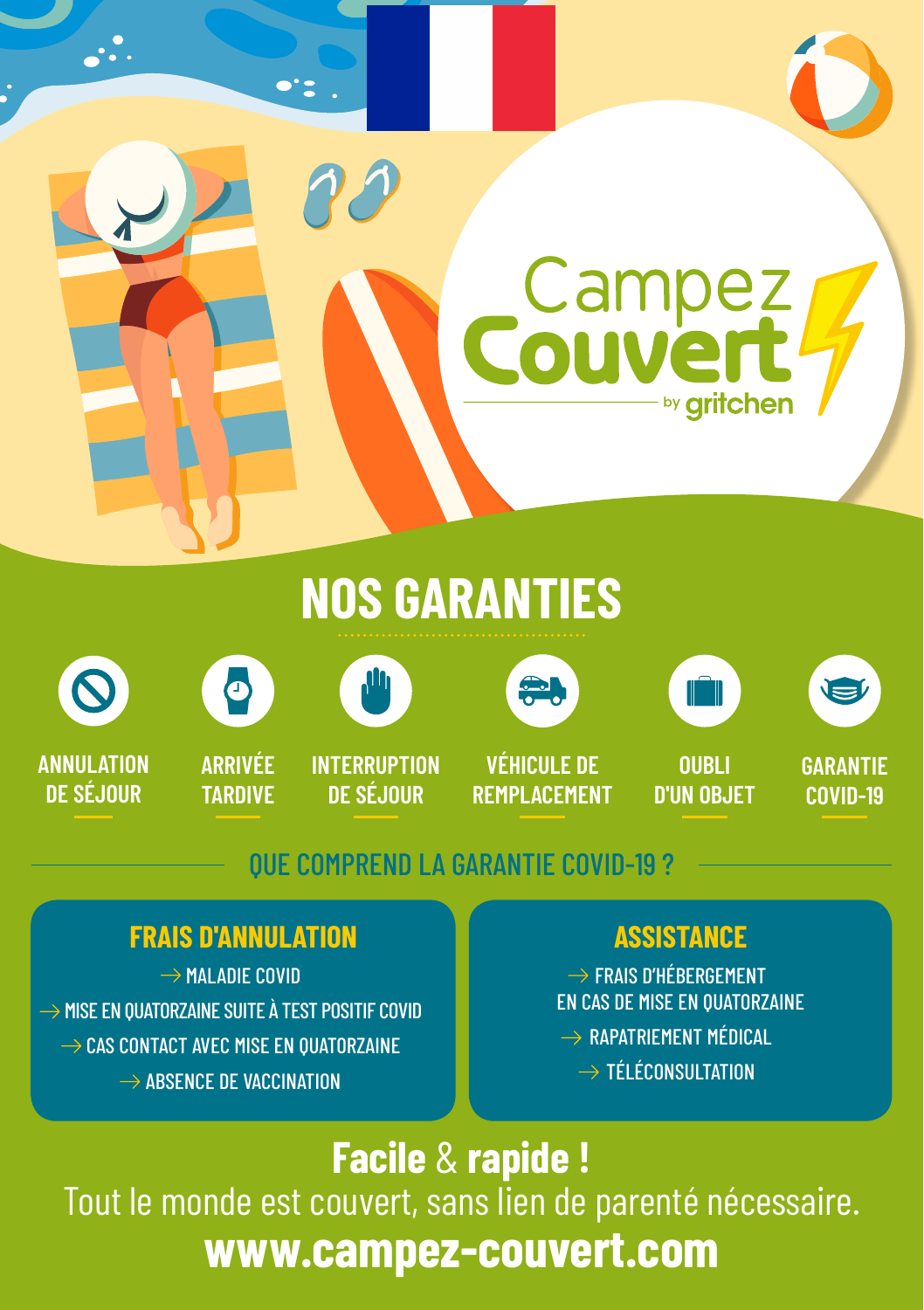**Campez Couvert** vous permet de bénéficier de l'assurance séjour **la plus complète du marché.** En plus des garanties d'**annulation** et **interruption**, Campez Couvert couvre la **maladie COVID-19.**

Retrouvez l'ensemble des conditions générales d'assurance sur





### **Dommages graves à votre véhicule**

*Dans les 48h avant le 1er jour du séjour.*

**Raisons médicales**

**Raisons personnelles**

*ou d'une greffe d'organe, etc.*



### **Raisons professionnelles**

**Absence de vaccination**

*Suppression ou modification des dates de congés payés, licenciement économique ou rupture conventionnelle, mutation professionnelle, obtention d'un emploi, etc.*

*Maladie grave y compris COVID, accident grave ou décès, contre-indication*

*Convocation en vue d'adoption d'un enfant, d'un examen de rattrapage*

*et suite vaccination, complications dues à l'état de grossesse.*

*Annulation en cas d'absence de vaccination contre la COVID-19 : Dans le cas où au moment de la souscription le pays de destination n'imposait pas un vaccin, d'une contre-indication de vaccination et d'un report de dates de rendez-vous de vaccination contre la COVID-19 imposé par les autorités sanitaires …*

**www.campez-couvert.com Autres garanties :** *Dommages graves dans les locaux professionnels ou privés, vol de carte d'identité, permis de conduire ou passeport, refus d'embarquement en cas de prise de température…*



### **Cas contact**

*Présentant des symptômes du Covid-19 confirmés par un avis médical ou ayant été en contact à risque élevé avec une personne contaminée.*

## Que faire en cas **d'annulation ou d'interruption de séjour ?**



### **AVERTISSEZ VOTRE LIEU DE RÉSERVATION**

de votre désistement, retard ou interruption



### **DÉCLAREZ VOTRE ANNULATION OU INTERRUPTION DE SÉJOUR**

 $\rightarrow$  EN LIGNE : **www.campez-couvert.com/declarer-un-sinistre**

> $\rightarrow$  PAR EMAIL : **sinistres@campez-couvert.com**



### **VOUS ÊTES REMBOURSÉ\* EN 48H**

Après réception de l'ensemble de vos pièces justificatives et validation ! \*sous déduction de votre franchise



### SIMPLE, RAPIDE ET CONNECTÉ !

### DÉCLARER VOTRE SINISTRE SUR VOTRE MOBILE

Découvrez notre application smartphone **Safebooking©**, *Déclarez, suivez et complétez votre déclaration en temps réel...*





### **Gritchen Affinity - Société de courtage en assurances**

**SIEGE SOCIAL** : 27 Rue Charles Durand - CS 70139 - 18021 BOURGES Cedex - France ORIAS 110 613 17 - www.orias.fr - RCS Bourges 529 150 542 - Capital social : 10 260€ Document non contractuel | Ne pas jeter sur la voie publique | Crédit photo : © istockphoto.com - Bicho\_raro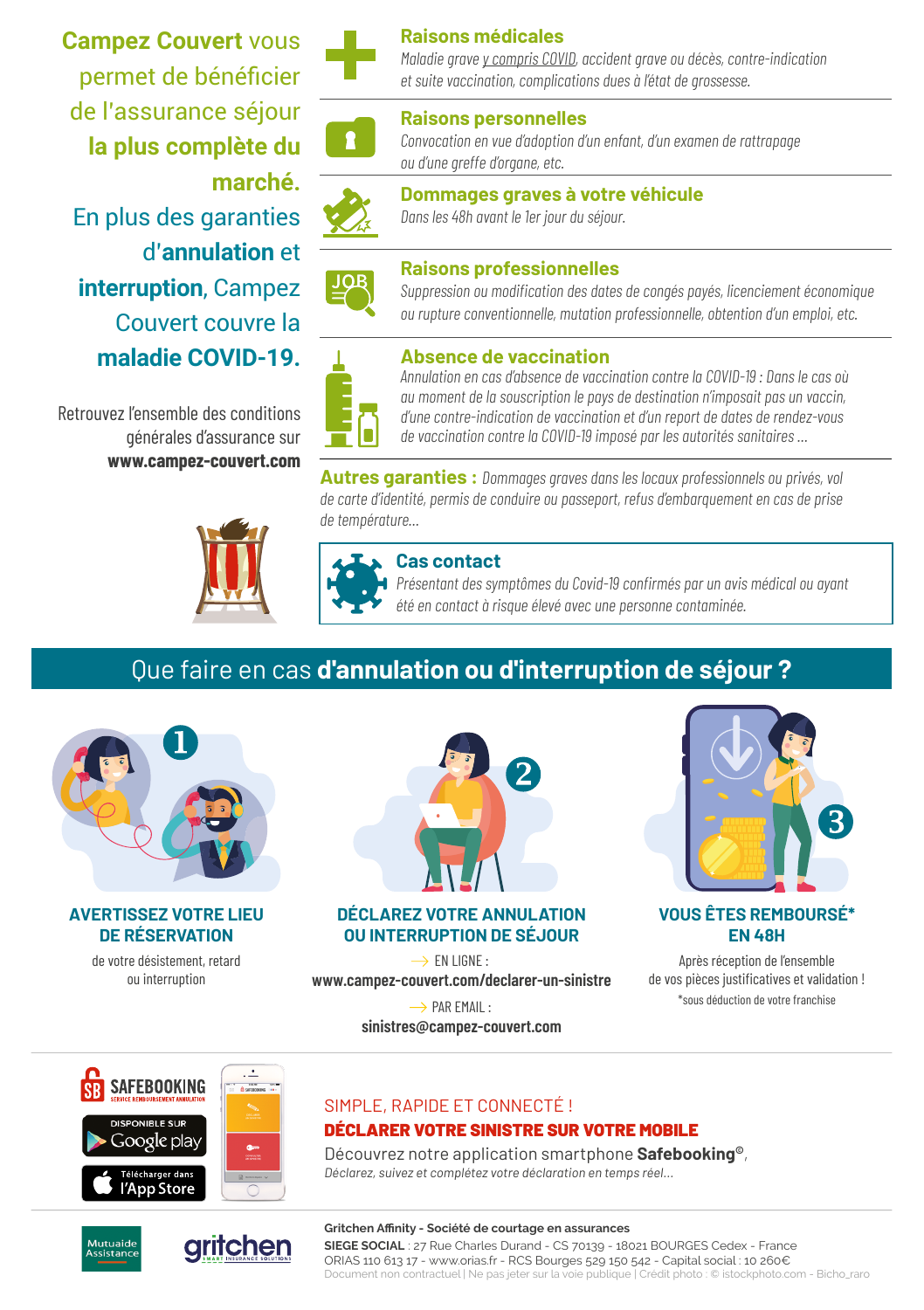

N













by gritcher

**Campez**<br>Couvert



**CANCELLATION OF STAY**

**LATE ARRIVAL**

**INTERRUPTION OF STAY**

**REPLACEMENT VEHICLE**

**FORGOTTEN ITEM**

**COVID-19 COVER**

# WHAT DOES THE COVID-19 COVER COVER ?

# **CANCELLATION FEES**

 $\rightarrow$  COVID ILLNESS  $\rightarrow$  Ouarantining after a positive covid test  $\rightarrow$  CONTACT CASE WITH 14-DAY OUARANTINE  $\rightarrow$  NOT VACCINATED

# **ASSISTANCE**

 $\rightarrow$  HOTEL EXPENSES FOLLOWING 14-DAY QUARANTINE  $\rightarrow$  Medical repatriation  $\rightarrow$  REMOTE ADVICE

**Fast & easy!** Everyone is covered, no need to be related. **www.campez-couvert.com**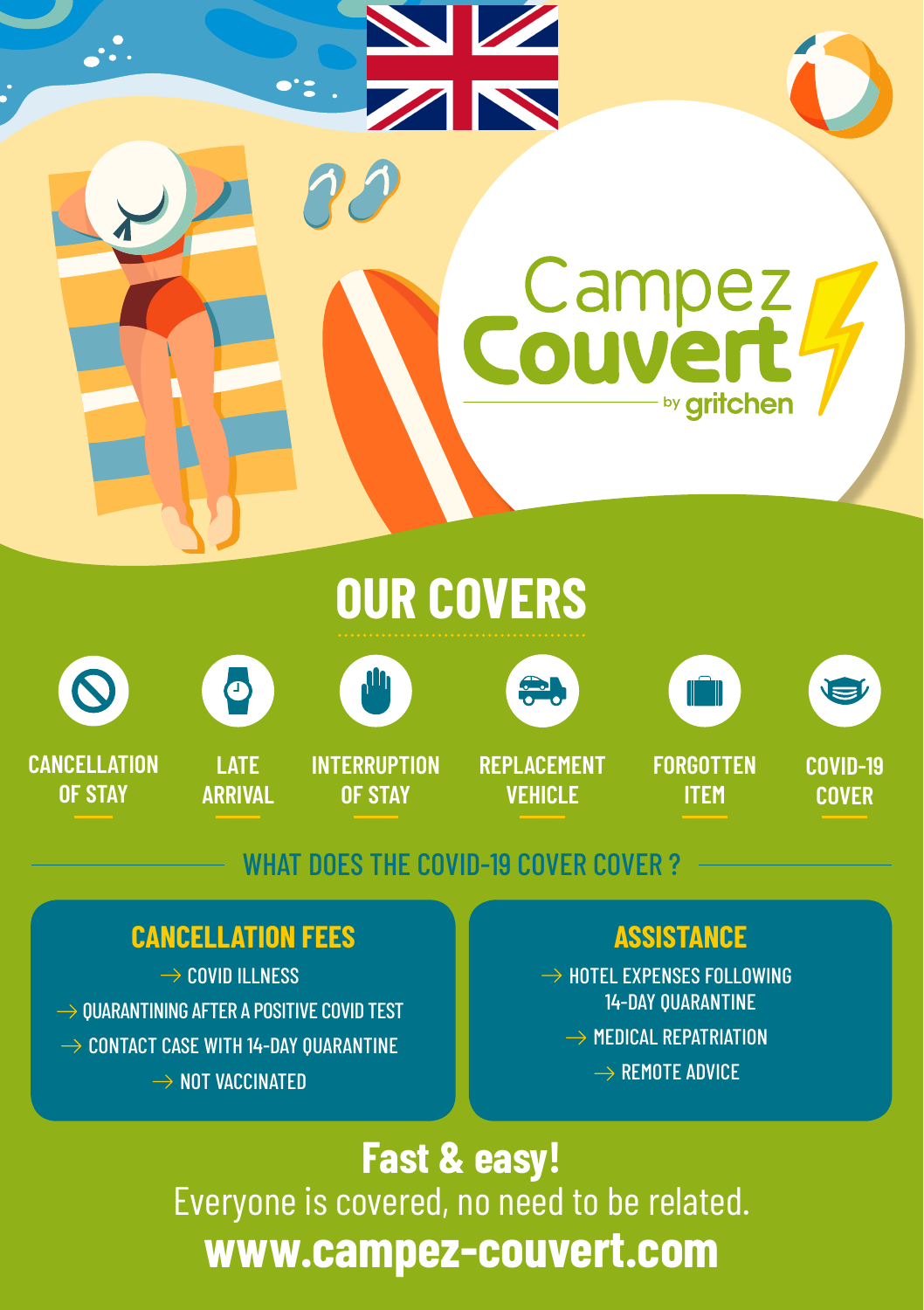**Campez Couvert** gives you the most complete **holiday insurance on the market.** Campez Couvert covers **COVID-19,**, not just **cancellation** or **interruption** of your stay.

Find all the general insurance terms and conditions on **www.campez-couvert.com**



**Serious damage to your car**

 *or undergoing organ transplant, etc.*

*Within 48 h before the first day of the stay.*



### **Professional reasons**

*Cancellation or modification to the paid holiday dates, redundancy or contractual termination, change of job, getting a job, etc.*

*Summons with a view to adopting a child, re-sitting an exam*

*Serious illness including COVID, serious accident or death, , contra-indication to vaccination and its side effects, complications due to pregnancy.*



### **Not vaccinated**

**Medical reasons**

**Personal reasons**

*Cancellation due to the lack of vaccination against COVID-19: If, when you took out this policy, the country of destination did not make a vaccine mandatory, a contra-indication to vaccination or a postponement of dates of appointment for vaccination against COVID-19 imposed by the health authorities, etc.*

**Other covers:** *Serious damage to professional or private premises, theft of ID card, driving licence or passport, boarding denied if your temperature is checked, etc.*



### **Contact case**

*Showing Covid-19 symptoms confirmed by a medical opinion or having been in close contact with an infected person.*

# What should I do if my stay is **cancelled or interrupted?**



### **WARN YOUR BOOKED LOCATION**

of your withdrawal, delay or interruption



### **DECLARE THE CANCELLATION OR INTERRUPTION**

 $\rightarrow$  OF YOUR STAY ONLINE:

**www.campez-couvert.com/declarer-un-sinistre**

 $\rightarrow$  VIA EMAIL: **sinistres@campez-couvert.com**



### **YOU ARE REIMBURSED\* WITHIN 48 HOURS**

Once all your supporting and validation documents have been received! \*Excess deducted



### SIMPLE, EASY AND CONNECTED!

### DECLARE YOUR LOSS ON YOUR MOBILE

Discover our smartphone app **Safebooking©**, *Declare, monitor and complete your declaration in real time...*





### **Gritchen Affinity - Insurance Broker**

**HEAD OFFICE:** 27 Rue Charles Durand - CS 70139 - 18021 BOURGES Cedex - France ORIAS 110 613 17 - www.orias.fr - RCS Bourges 529 150 542 - Corporate equity: €10,260 Non-contractual document | Do not litter | Photo credit: © istockphoto.com - Bicho\_raro

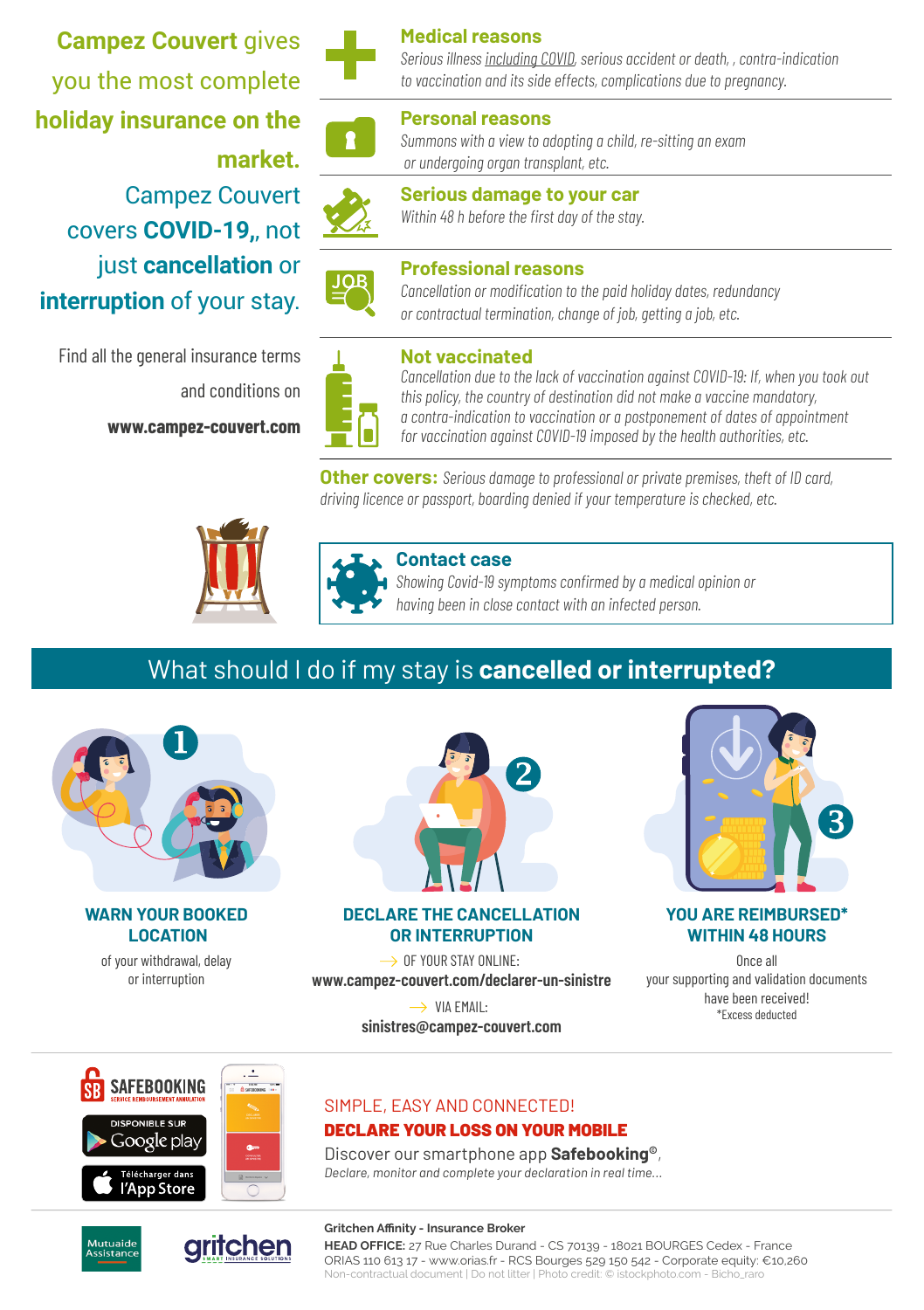# **UNSER VERSICHERUNGSSCHUTZ**











by aritcher



**REI-SERÜCKTRITT** **VERSPÄTETE AUFENTHALTSUN-ANKUNFT TERBRECHUNG**

**ERSATZFAHRZEUG VERGESSENES**

**Campez**<br>Couvert

**OBJEKT**

**VERSICHE- RUNGSSCHUTZ COVID-19**

# WAS BEINHALTET DIE COVID-19-DECKUNG ?

# **STORNOKOSTEN**

 $\rightarrow$  CORONA-KRANKHEIT  $\rightarrow$  14-TÄGIGE QUARANTÄNE NACH POSITIVEM CORONA-TEST  $\rightarrow$  KONTAKTPERSON, IN QUARANTÄNE GESTELLT  $\rightarrow$  FFHI FNDF IMPFUNG

# **ASSISTANCE**

 $\rightarrow$  HOTELKOSTEN BEI 14-TÄGIGE QUARANTÄNE  $\rightarrow$  Medizinischer Rücktransport  $\rightarrow$  TELEFONISCHE BERATUNG

**Schnell** & **einfach!**

Jeder ist versichert, ohne dass ein Verwandtschaftsverhältnis erforderlich ist. **www.campez-couvert.com**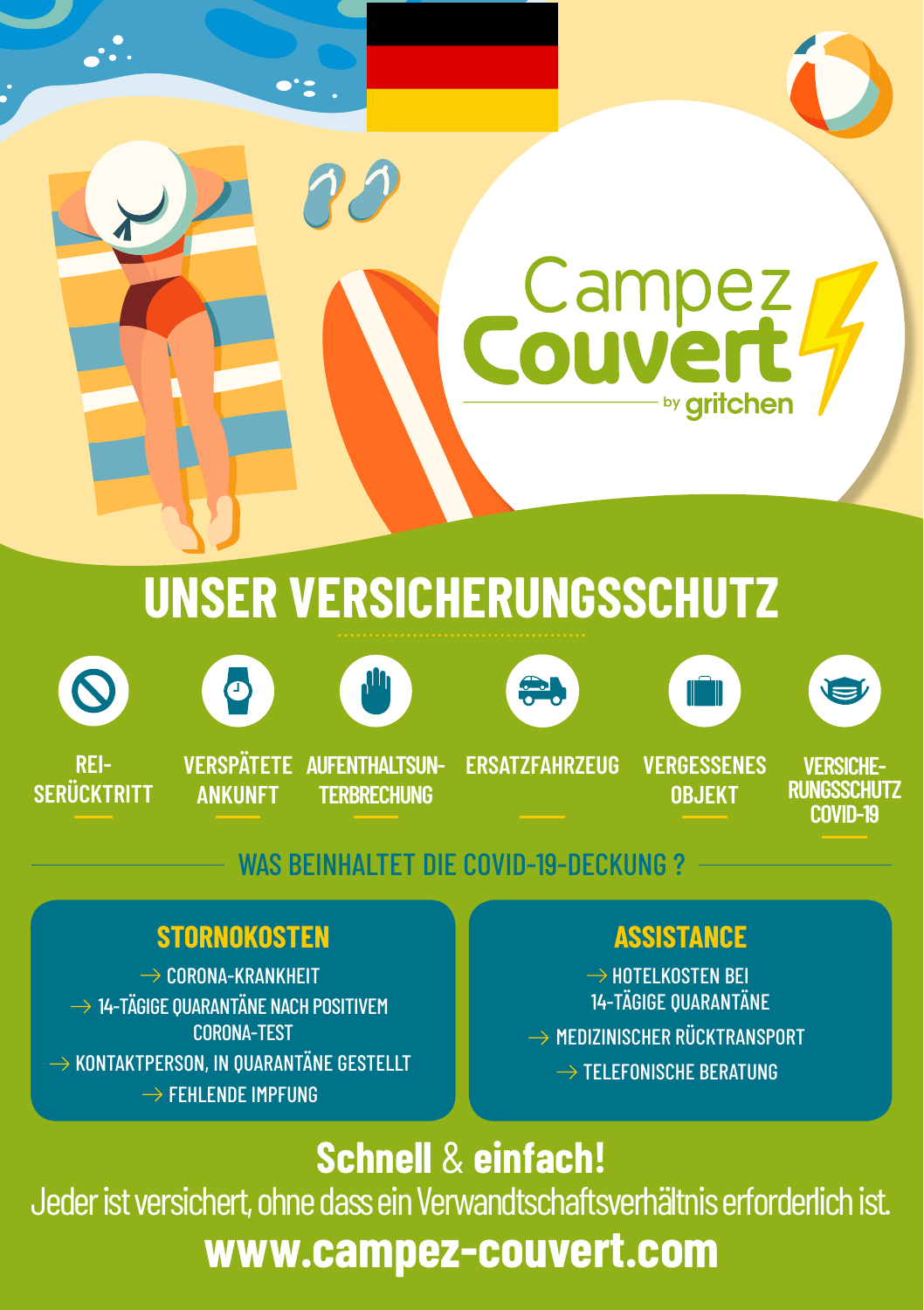**Campez Couvert** bietet Ihnen die vollständigste **Aufenthaltsversicherung des Markts.** Zusätzlich zur**Stornierung** und **Abbruch**, deckt "Campez Couvert" auch **COVID-19.**

> Finden Sie alle allgemeinen Versicherungsbedingungen unter **www.campez-couvert.com**





### **Schwere Schäden an Ihrem Fahrzeug**

*Innerhalb von 48 Stunden vor Ihrem ersten Aufenthaltstag.*

### **Berufliche Gründe**

**Medizinischer Grund**

**Persönliche Gründe**

*Urlaubsstreichung oder Änderung der Urlaubsdaten, Entlassung aus wirtschaftlichen Gründen oder konventionelle Kündigung, berufliche Versetzung, Erhalt eines Arbeitsplatzes, usw.*

*Schwere Krankheit, darunter COVID-19, schwere Unfälle oder Tod, Kontraindikationen und Impffolgen, Komplikationen aufgrund des Schwangerschaftsstadiums.*

*Vorladung im Hinblick auf die Adoption eines Kindes, Einladung zu einer Wiederholungsprüfung oder zu einer Organtransplantation, usw.*



### **Fehlende Impfung**

*Stornierung wegen fehlender Corona-Impfung: Im Falle, dass zum Zeitpunkt der Unterzeichnung das Zielland keine Impfung vorschrieb, keine Kontraindikation gegen eine Impfung und eine Verschiebung des Impftermins gegen COVID-19 durch die Gesundheitsbehörden vorgeschrieben wurde...*

**Weitere Versicherungsleistungen :** *Schwere Beschädigung von Privat-oder Büroräumen, Diebstahl von Personalausweis, Führerschein oder Reisepass, Zutrittsverweigerung nach Temperaturmessung...*



### **Kontaktperson**

*Weist, durch ein medizinisches Gutachten bestätigte, Covid-19-Symptome auf oder war höchstwahrscheinlich mit einer infizierten Person in Kontakt.*

## Was ist bei **Stornierung oder Aufenthaltsabbruch zu tun?**



### **BENACHRICHTIGEN SIE IHREN BUCHUNGSORT**

über Ihren Rücktritt, Ihrer Verspätung oder Ihren Abbruch



### **MELDEN SIE IHRE STORNIERUNG ODER IHREN AUFENTHALTSABBRUCH**

 $\rightarrow$  ONLINE: **www.campez-couvert.com/declarer-un-sinistre**

> $\rightarrow$  PER E-MAIL: **sinistres@campez-couvert.com**



### **DIE RÜCKERSTATTUNG ERFOLGT\* INNERHALB VON 48 STUNDEN**

Nach vollständigem Erhalt aller Beweisstücke und Bestätigung! \*nach Abzug des Selbstbehalts



### EINFACH, SCHNELL UND JEDERZEIT!

### MELDEN SIE IHREN SCHADENFALL ÜBER IHR MOBILTELEFON

Entdecken Sie unsere Smartphone-App **Safebooking©**, *Melden Sie einen Schadenfall, verfolgen und ergänzen sie ihn in Echtzeit...*



### **Gritchen Affinity - Versicherungsmaklergesellschaft**

**SITZ**: 27 Rue Charles Durand - CS 70139 - 18021 BOURGES Cedex - Frankreich ORIAS 110 613 17 - www.orias.fr - RCS Bourges 529 150 542 - Grundkapital: 10.260€ Unverbindliches Dokument | Nicht wegwerfen | Bildnachweis: © istockphoto.com - Bicho\_raro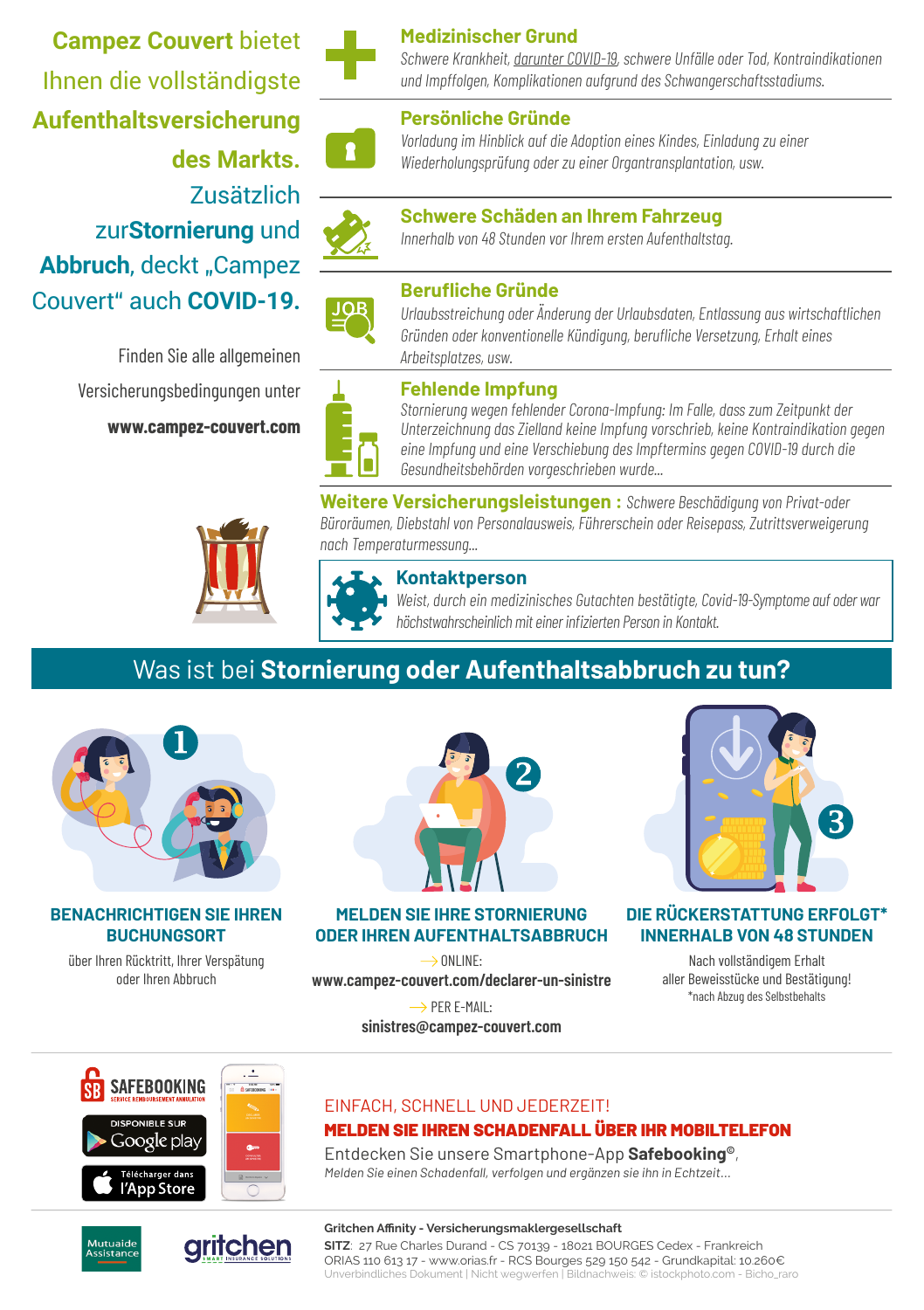# **ONZE DEKKING**













by gritcher

**Campez**<br>Couvert



**ANNULERING VAN EEN VERBLIJF**

**LATE AANKOMST**

**ONDERBREKING VAN EEN VERBLIJF** **VERVANGEND VERVOER**

**VERGETEN VAN EEN VOORWERP** **COVID-19 DEKKING**

# WAT WORDT GEDEKT DOOR DE COVID-19 DEKKING ?

# **ANNULERINGSKOSTEN**

 $\rightarrow$  COVID-ZIEKTE  $\rightarrow$  14-DAAGSE QUARANTAINE NA POSITIEVE COVID TEST  $\rightarrow$  CONTACTGEVAL MET PLAATSING IN 14-DAAGSE QUARANTAINE  $\rightarrow$  GEEN VACCINATIE

# **BIJSTAND**

 $\rightarrow$  Overnachtingskosten als gevolg VAN EEN 14-DAAGSE QUARANTAINE  $\rightarrow$  MEDISCHE REPATRIËRING  $\rightarrow$  TELEFONISCH CONSULT

**Snel en makkelijk!** De dekking geldt voor iedereen, er hoeft geen familieband te zijn. **www.campez-couvert.com**